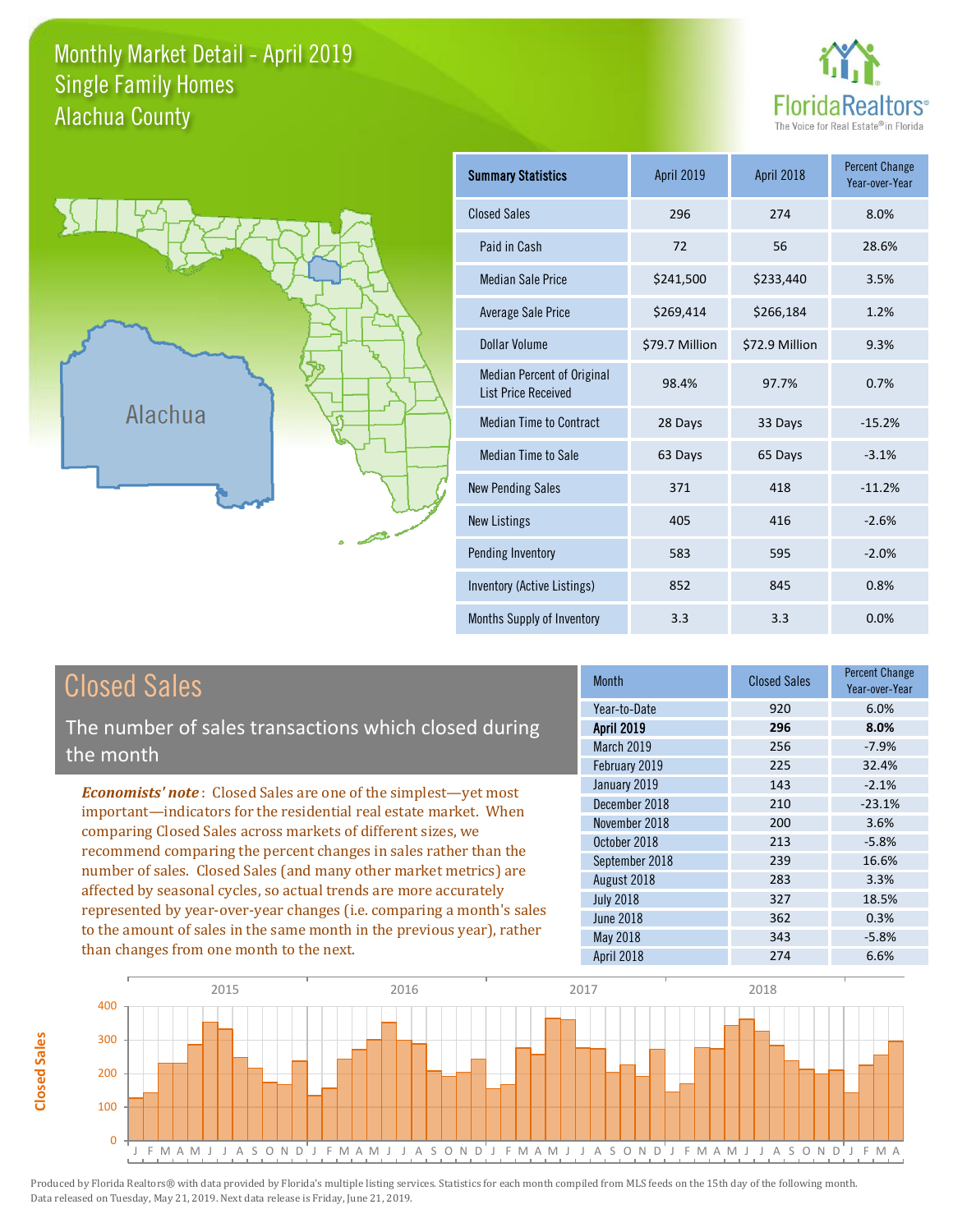

### *Economists' note:* Closed Sales are one of the simplest—yet most important—indicators for the residential real estate market. When comparing Closed Sales across markets of different sizes, we recommend comparing the percent changes in sales rather than the number of sales. Closed Sales (and many other market metrics) are affected by seasonal cycles, so actual trends are more accurately represented by year-over-year changes (i.e. comparing a month's sales to the amount of sales in the same month in the previous year), rather than changes from one month to the next. \$1,000,000 or more 3 0.0% \$250,000 - \$299,999 53 8.2% \$300,000 - \$399,999 47 20.5% \$400,000 - \$599,999 27 28.6% \$600,000 - \$999,999 10 25.0% \$150,000 - \$199,999 50 -19.4% \$200,000 - \$249,999 52 -1.9% \$100,000 - \$149,999 38 46.2% Sale Price Closed Sales Percent Change Year-over-Year Less than \$50,000 2 0.0% \$50,000 - \$99,999 14 27.3% Closed Sales by Sale Price The number of sales transactions which closed during the month



### Median Time to Contract by Sale Price The median number of days between the listing date and contract date for all Closed Sales during the month

*Economists' note* : Like Time to Sale, Time to Contract is a measure of the length of the home selling process calculated for sales which closed during the month. The difference is that Time to Contract measures the number of days between the initial listing of a property and the signing of the contract which eventually led to the closing of the sale. When the gap between Median Time to Contract and Median Time to Sale grows, it is usually a sign of longer closing times and/or declining numbers of cash sales.

| <b>Sale Price</b>     | <b>Median Time to</b><br>Contract | <b>Percent Change</b><br>Year-over-Year |
|-----------------------|-----------------------------------|-----------------------------------------|
| Less than \$50,000    | 62 Days                           | 106.7%                                  |
| $$50,000 - $99,999$   | 16 Days                           | $-27.3%$                                |
| $$100,000 - $149,999$ | 25 Days                           | $-41.9%$                                |
| $$150,000 - $199,999$ | 23 Days                           | $-32.4%$                                |
| \$200,000 - \$249,999 | 32 Days                           | 18.5%                                   |
| \$250,000 - \$299,999 | 18 Days                           | $-28.0%$                                |
| \$300,000 - \$399,999 | 35 Days                           | $-34.0%$                                |
| \$400,000 - \$599,999 | 60 Days                           | $-14.3%$                                |
| \$600,000 - \$999,999 | 41 Days                           | $-56.8%$                                |
| \$1,000,000 or more   | 51 Days                           | $-66.9%$                                |



**Median Time to Contract**

**Median Time to Contract** 

**Closed Sales**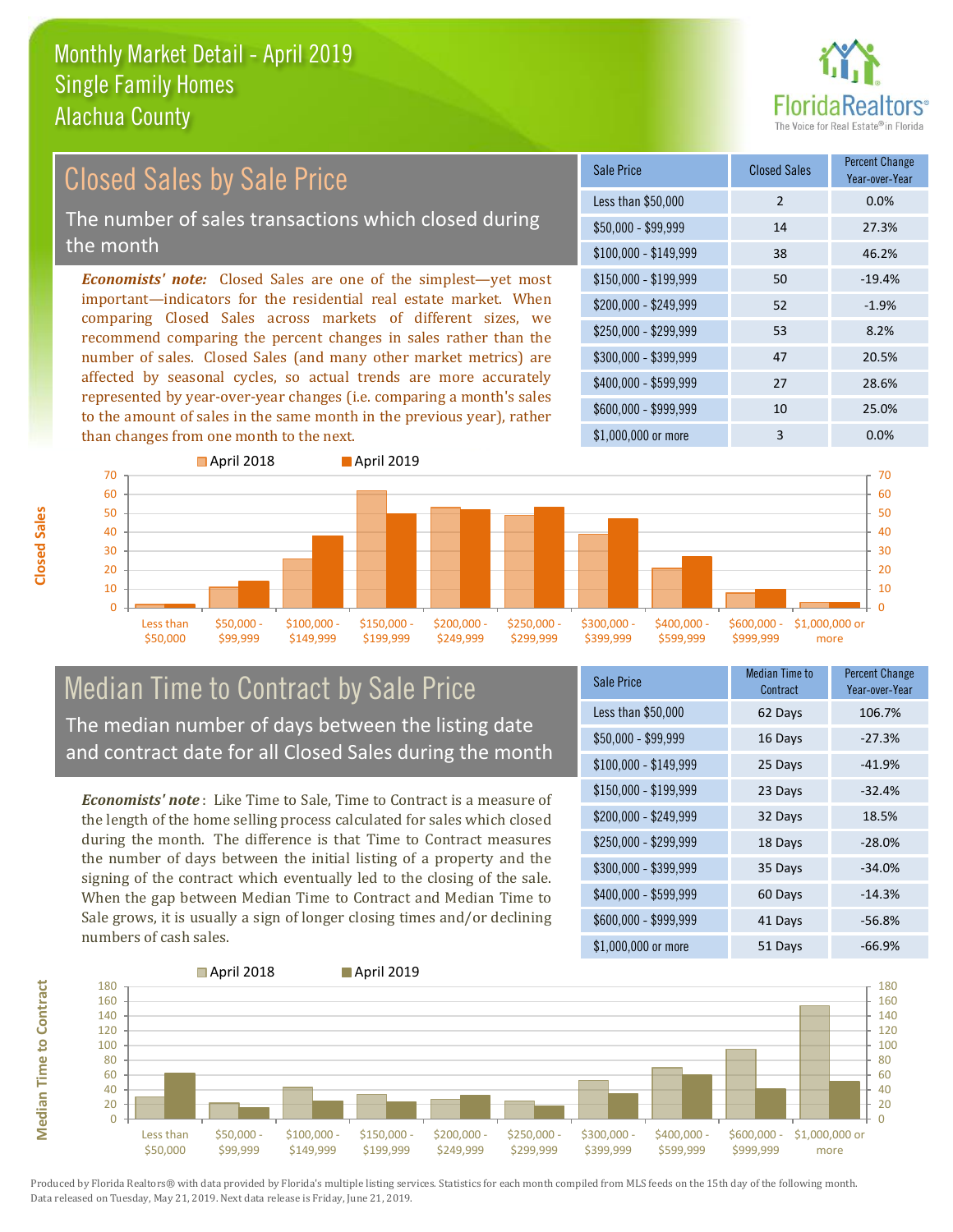

# New Listings by Initial Listing Price

The number of properties put onto the market during the month

*Economists' note:* New Listings tend to rise in delayed response to increasing prices, so they are often seen as a lagging indicator of market health. As prices rise, potential sellers raise their estimations of value—and in the most recent cycle, rising prices have freed up many potential sellers who were previously underwater on their mortgages. Note that in our calculations, we take care to not include properties that were recently taken off the market and quickly relisted, since these are not really *new* listings.





**Inventory**



### Inventory by Current Listing Price The number of property listings active at the end of the month

*Economists' note* : There are a number of ways to define and calculate Inventory. Our method is to simply count the number of active listings on the last day of the month, and hold this number to compare with the same month the following year. Inventory rises when New Listings are outpacing the number of listings that go off-market (regardless of whether they actually sell). Likewise, it falls when New Listings aren't keeping up with the rate at which homes are going off-market.

| <b>Current Listing Price</b> | Inventory | <b>Percent Change</b><br>Year-over-Year |
|------------------------------|-----------|-----------------------------------------|
| Less than \$50,000           | 8         | 33.3%                                   |
| $$50,000 - $99,999$          | 38        | $-5.0%$                                 |
| $$100,000 - $149,999$        | 47        | $-29.9%$                                |
| $$150,000 - $199,999$        | 89        | $-16.8%$                                |
| $$200,000 - $249,999$        | 117       | $-5.6%$                                 |
| \$250,000 - \$299,999        | 132       | 13.8%                                   |
| \$300,000 - \$399,999        | 180       | 21.6%                                   |
| \$400,000 - \$599,999        | 141       | 3.7%                                    |
| \$600,000 - \$999,999        | 73        | 0.0%                                    |
| \$1,000,000 or more          | 27        | $-3.6%$                                 |

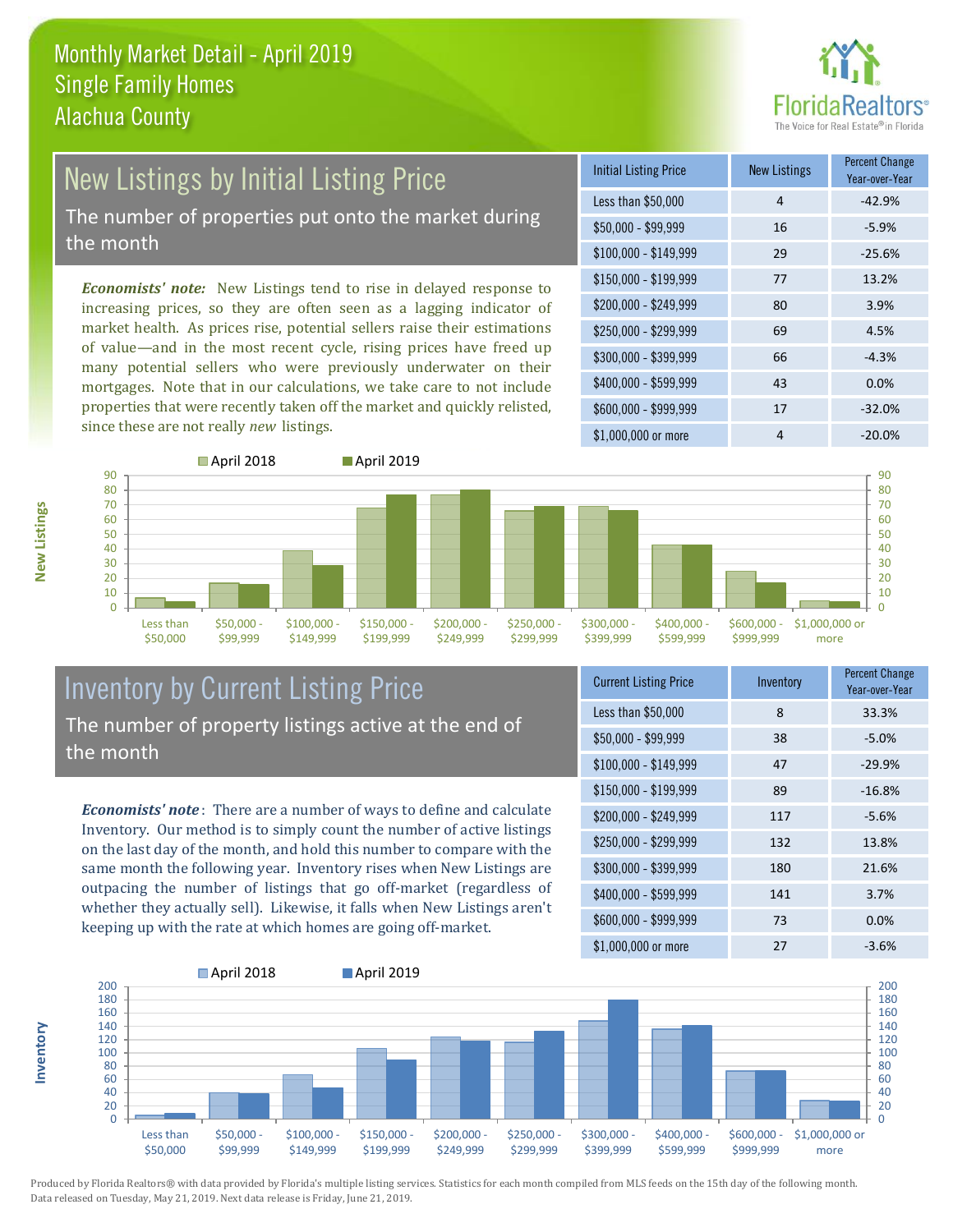### Monthly Distressed Market - April 2019 Alachua County Single Family Homes



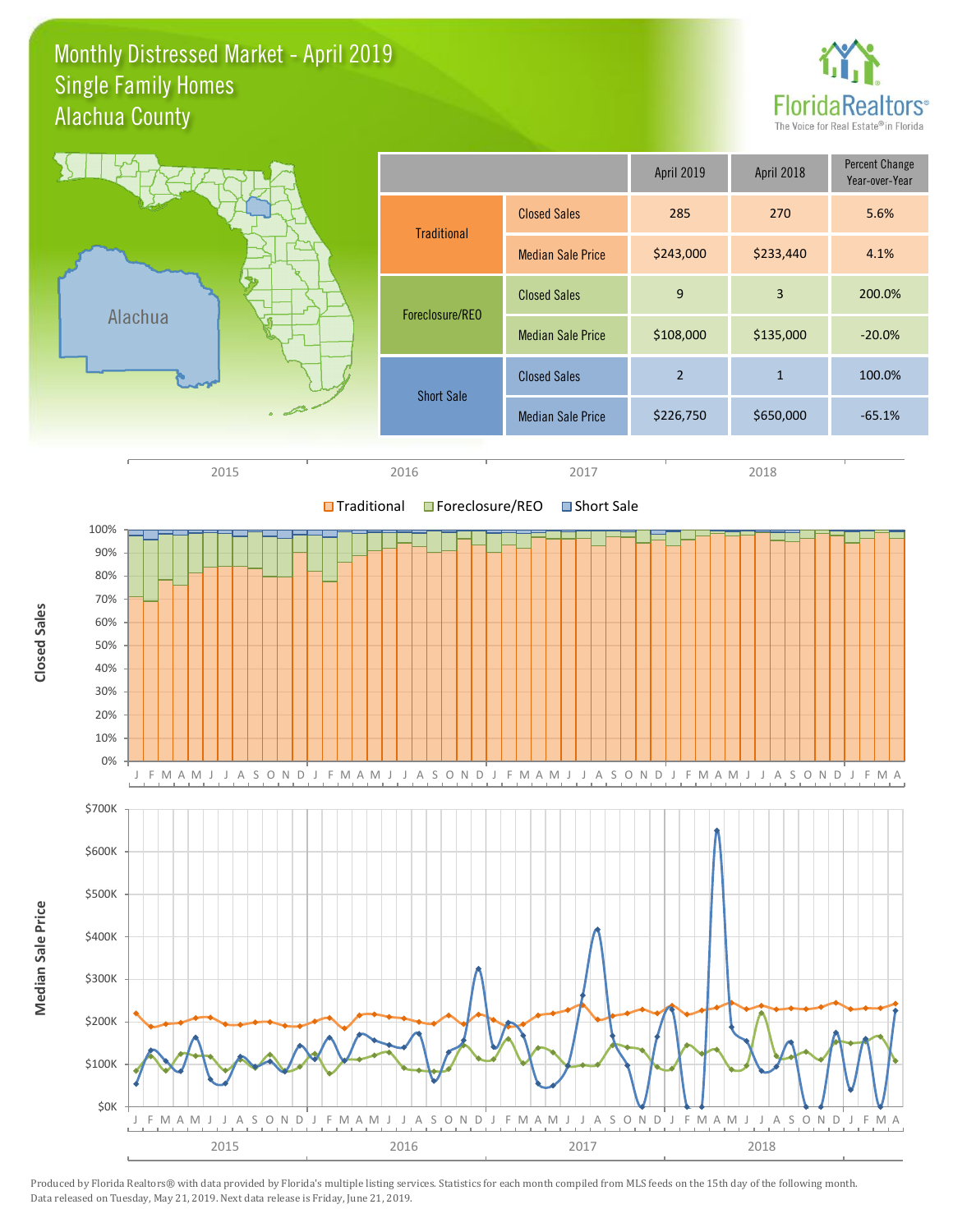Monthly Market Detail - April 2019 Alachua County Townhouses and Condos





| <b>Summary Statistics</b>                                       | <b>April 2019</b> | April 2018     | <b>Percent Change</b><br>Year-over-Year |
|-----------------------------------------------------------------|-------------------|----------------|-----------------------------------------|
| <b>Closed Sales</b>                                             | 93                | 88             | 5.7%                                    |
| Paid in Cash                                                    | 41                | 48             | $-14.6%$                                |
| <b>Median Sale Price</b>                                        | \$132,500         | \$126,950      | 4.4%                                    |
| <b>Average Sale Price</b>                                       | \$134,167         | \$128,691      | 4.3%                                    |
| Dollar Volume                                                   | \$12.5 Million    | \$11.3 Million | 10.2%                                   |
| <b>Median Percent of Original</b><br><b>List Price Received</b> | 97.7%             | 97.7%          | 0.0%                                    |
| <b>Median Time to Contract</b>                                  | 22 Days           | 19 Days        | 15.8%                                   |
| <b>Median Time to Sale</b>                                      | 52 Days           | 49 Days        | 6.1%                                    |
| <b>New Pending Sales</b>                                        | 118               | 118            | 0.0%                                    |
| <b>New Listings</b>                                             | 88                | 98             | $-10.2%$                                |
| <b>Pending Inventory</b>                                        | 141               | 134            | 5.2%                                    |
| <b>Inventory (Active Listings)</b>                              | 138               | 145            | $-4.8%$                                 |
| Months Supply of Inventory                                      | 1.9               | 2.0            | $-5.0%$                                 |

## Closed Sales

The number of sales transactions which closed during the month

*Economists' note* : Closed Sales are one of the simplest—yet most important—indicators for the residential real estate market. When comparing Closed Sales across markets of different sizes, we recommend comparing the percent changes in sales rather than the number of sales. Closed Sales (and many other market metrics) are affected by seasonal cycles, so actual trends are more accurately represented by year-over-year changes (i.e. comparing a month's sales to the amount of sales in the same month in the previous year), rather than changes from one month to the next.

| <b>Month</b>      | <b>Closed Sales</b> | <b>Percent Change</b><br>Year-over-Year |
|-------------------|---------------------|-----------------------------------------|
| Year-to-Date      | 260                 | $-7.1%$                                 |
| <b>April 2019</b> | 93                  | 5.7%                                    |
| <b>March 2019</b> | 68                  | $-16.0%$                                |
| February 2019     | 58                  | 0.0%                                    |
| January 2019      | 41                  | $-22.6%$                                |
| December 2018     | 54                  | 10.2%                                   |
| November 2018     | 47                  | $-17.5%$                                |
| October 2018      | 58                  | 13.7%                                   |
| September 2018    | 50                  | 13.6%                                   |
| August 2018       | 77                  | $-9.4%$                                 |
| <b>July 2018</b>  | 117                 | 34.5%                                   |
| <b>June 2018</b>  | 111                 | 2.8%                                    |
| May 2018          | 107                 | 11.5%                                   |
| April 2018        | 88                  | 17.3%                                   |



**Closed Sales**

**Closed Sales**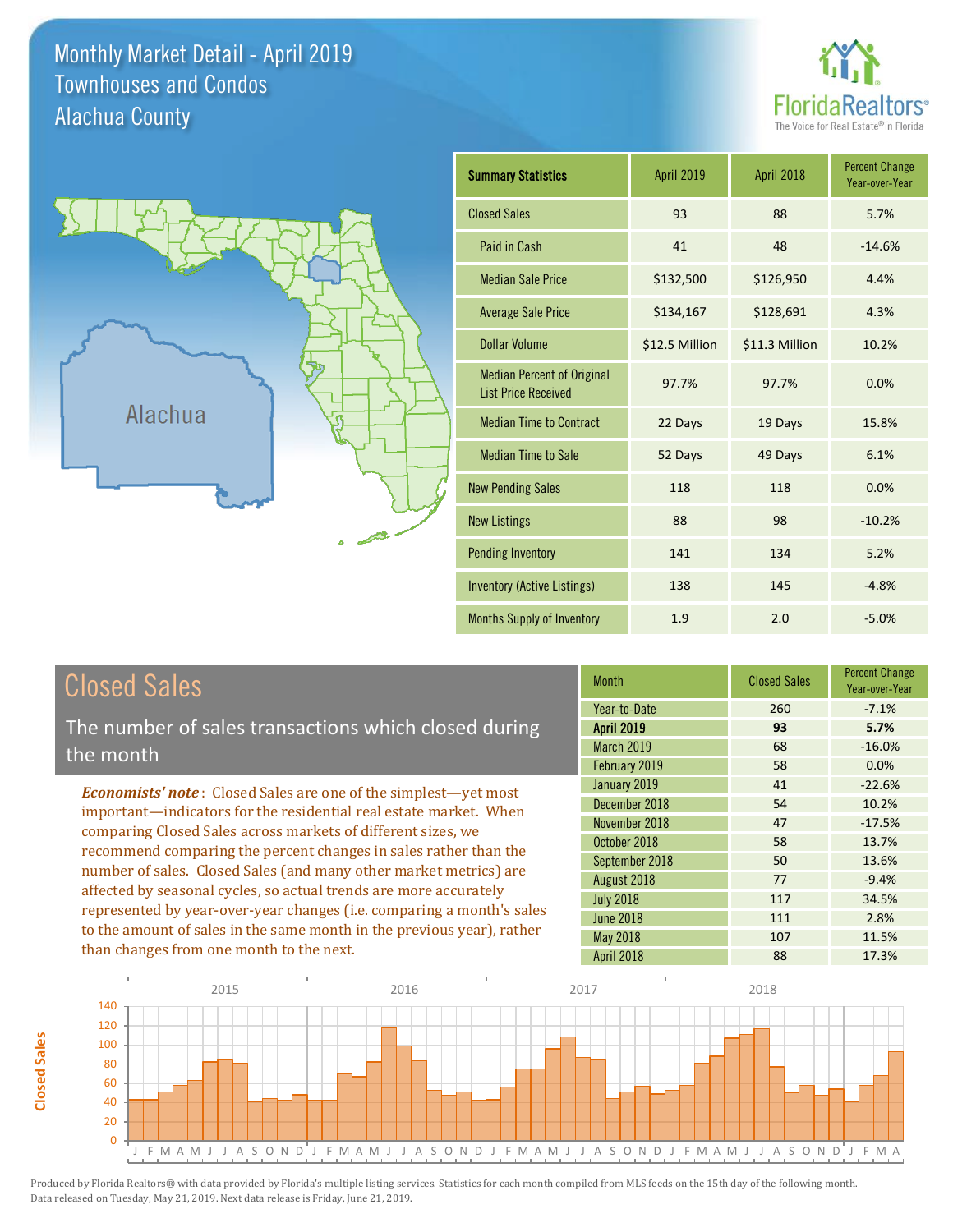

### *Economists' note:* Closed Sales are one of the simplest—yet most important—indicators for the residential real estate market. When comparing Closed Sales across markets of different sizes, we recommend comparing the percent changes in sales rather than the number of sales. Closed Sales (and many other market metrics) are \$150,000 - \$199,999 18 28.6% \$100,000 - \$149,999 43 10.3% Sale Price Closed Sales Percent Change Year-over-Year Less than \$50,000 1 100.0%  $$50.000 - $99.999$  19  $-29.6\%$ Closed Sales by Sale Price The number of sales transactions which closed during the month

affected by seasonal cycles, so actual trends are more accurately represented by year-over-year changes (i.e. comparing a month's sales to the amount of sales in the same month in the previous year), rather than changes from one month to the next. **April 2018 April 2019** 





### Median Time to Contract by Sale Price The median number of days between the listing date and contract date for all Closed Sales during the month

*Economists' note* : Like Time to Sale, Time to Contract is a measure of the length of the home selling process calculated for sales which closed during the month. The difference is that Time to Contract measures the number of days between the initial listing of a property and the signing of the contract which eventually led to the closing of the sale. When the gap between Median Time to Contract and Median Time to Sale grows, it is usually a sign of longer closing times and/or declining numbers of cash sales.

| <b>Sale Price</b>     | Median Time to<br>Contract | <b>Percent Change</b><br>Year-over-Year |
|-----------------------|----------------------------|-----------------------------------------|
| Less than \$50,000    | 190 Days                   | 2011.1%                                 |
| $$50,000 - $99,999$   | 10 Days                    | $-50.0%$                                |
| $$100,000 - $149,999$ | 17 Days                    | $-10.5%$                                |
| $$150,000 - $199,999$ | 12 Days                    | $-36.8%$                                |
| \$200,000 - \$249,999 | 38 Days                    | 280.0%                                  |
| \$250,000 - \$299,999 | 233 Days                   | N/A                                     |
| \$300,000 - \$399,999 | (No Sales)                 | N/A                                     |
| \$400,000 - \$599,999 | (No Sales)                 | N/A                                     |
| \$600,000 - \$999,999 | (No Sales)                 | N/A                                     |
| \$1,000,000 or more   | (No Sales)                 | N/A                                     |



Produced by Florida Realtors® with data provided by Florida's multiple listing services. Statistics for each month compiled from MLS feeds on the 15th day of the following month. Data released on Tuesday, May 21, 2019. Next data release is Friday, June 21, 2019.

**Median Time to Contract**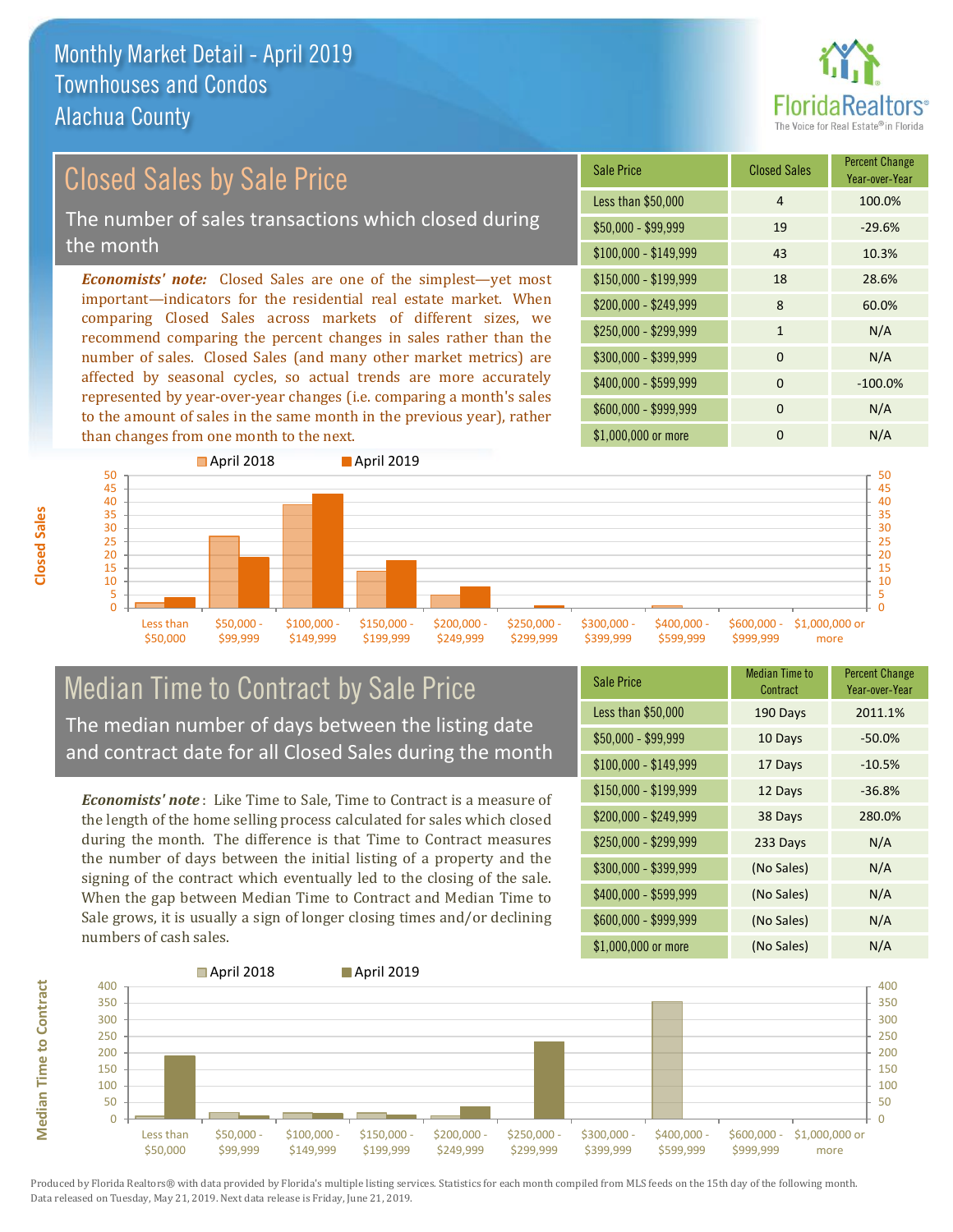

## New Listings by Initial Listing Price

The number of properties put onto the market during the month

*Economists' note:* New Listings tend to rise in delayed response to increasing prices, so they are often seen as a lagging indicator of market health. As prices rise, potential sellers raise their estimations of value—and in the most recent cycle, rising prices have freed up many potential sellers who were previously underwater on their mortgages. Note that in our calculations, we take care to not include properties that were recently taken off the market and quickly relisted, since these are not really *new* listings.

| <b>Initial Listing Price</b> | <b>New Listings</b> | <b>Percent Change</b><br>Year-over-Year |
|------------------------------|---------------------|-----------------------------------------|
| Less than \$50,000           | $\overline{2}$      | $-60.0%$                                |
| $$50,000 - $99,999$          | 23                  | $-17.9%$                                |
| $$100,000 - $149,999$        | 39                  | $-17.0%$                                |
| $$150,000 - $199,999$        | 16                  | 45.5%                                   |
| \$200,000 - \$249,999        | 3                   | 0.0%                                    |
| \$250,000 - \$299,999        | 5                   | 150.0%                                  |
| \$300,000 - \$399,999        | $\Omega$            | N/A                                     |
| \$400,000 - \$599,999        | $\Omega$            | $-100.0%$                               |
| \$600,000 - \$999,999        | $\Omega$            | N/A                                     |
| \$1,000,000 or more          | O                   | N/A                                     |



### Inventory by Current Listing Price The number of property listings active at the end of the month

*Economists' note* : There are a number of ways to define and calculate Inventory. Our method is to simply count the number of active listings on the last day of the month, and hold this number to compare with the same month the following year. Inventory rises when New Listings are outpacing the number of listings that go off-market (regardless of whether they actually sell). Likewise, it falls when New Listings aren't keeping up with the rate at which homes are going off-market.

| <b>Current Listing Price</b> | Inventory      | <b>Percent Change</b><br>Year-over-Year |
|------------------------------|----------------|-----------------------------------------|
| Less than \$50,000           | $\mathbf{1}$   | $-88.9%$                                |
| $$50,000 - $99,999$          | 42             | 5.0%                                    |
| $$100,000 - $149,999$        | 46             | 2.2%                                    |
| $$150,000 - $199,999$        | 23             | 4.5%                                    |
| \$200,000 - \$249,999        | 7              | $-61.1%$                                |
| \$250,000 - \$299,999        | 16             | 100.0%                                  |
| \$300,000 - \$399,999        | $\mathbf{1}$   | 0.0%                                    |
| \$400,000 - \$599,999        | $\overline{2}$ | 0.0%                                    |
| \$600,000 - \$999,999        | $\Omega$       | N/A                                     |
| \$1,000,000 or more          | 0              | N/A                                     |



Produced by Florida Realtors® with data provided by Florida's multiple listing services. Statistics for each month compiled from MLS feeds on the 15th day of the following month. Data released on Tuesday, May 21, 2019. Next data release is Friday, June 21, 2019.

**Inventory**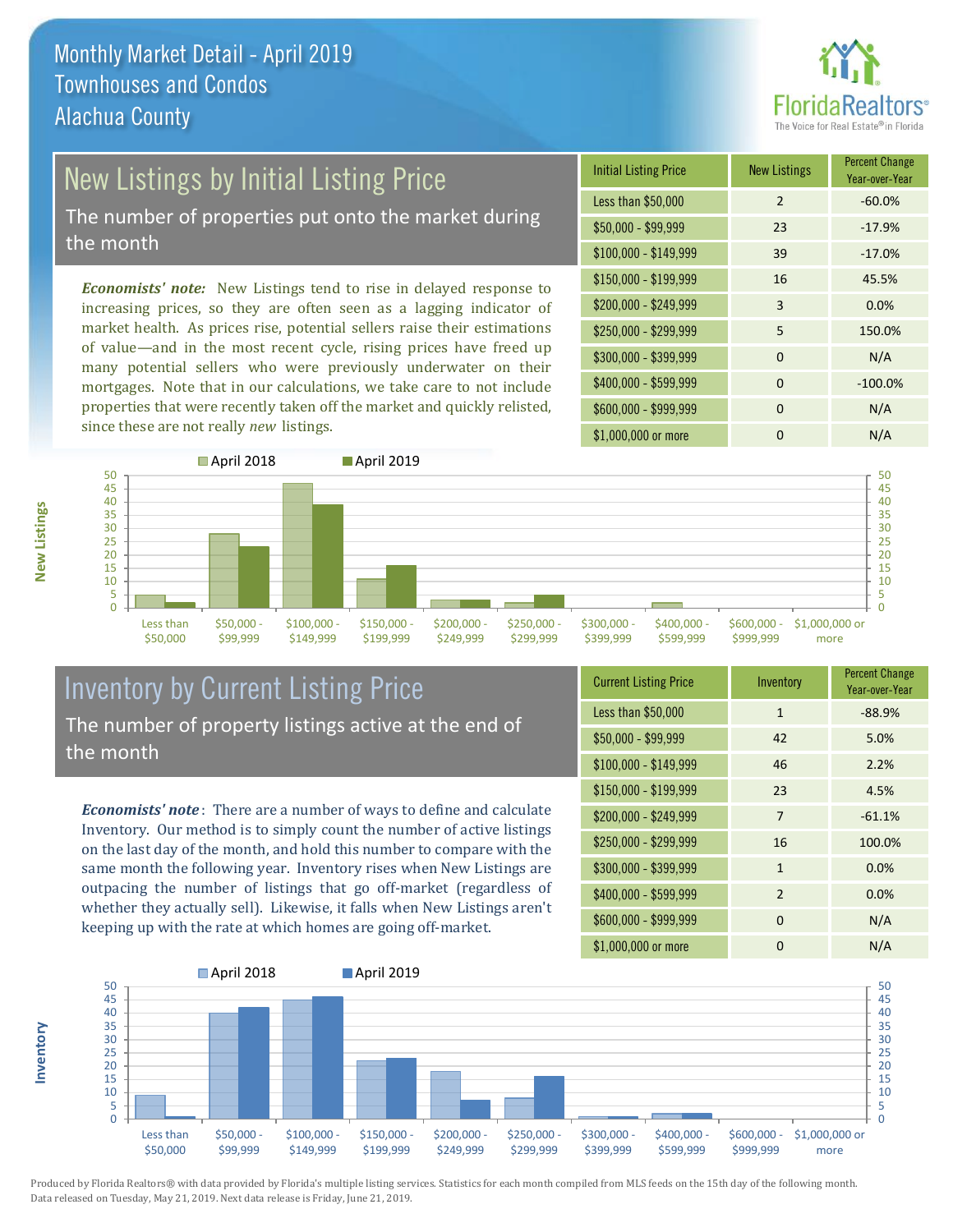Monthly Distressed Market - April 2019 Alachua County Townhouses and Condos



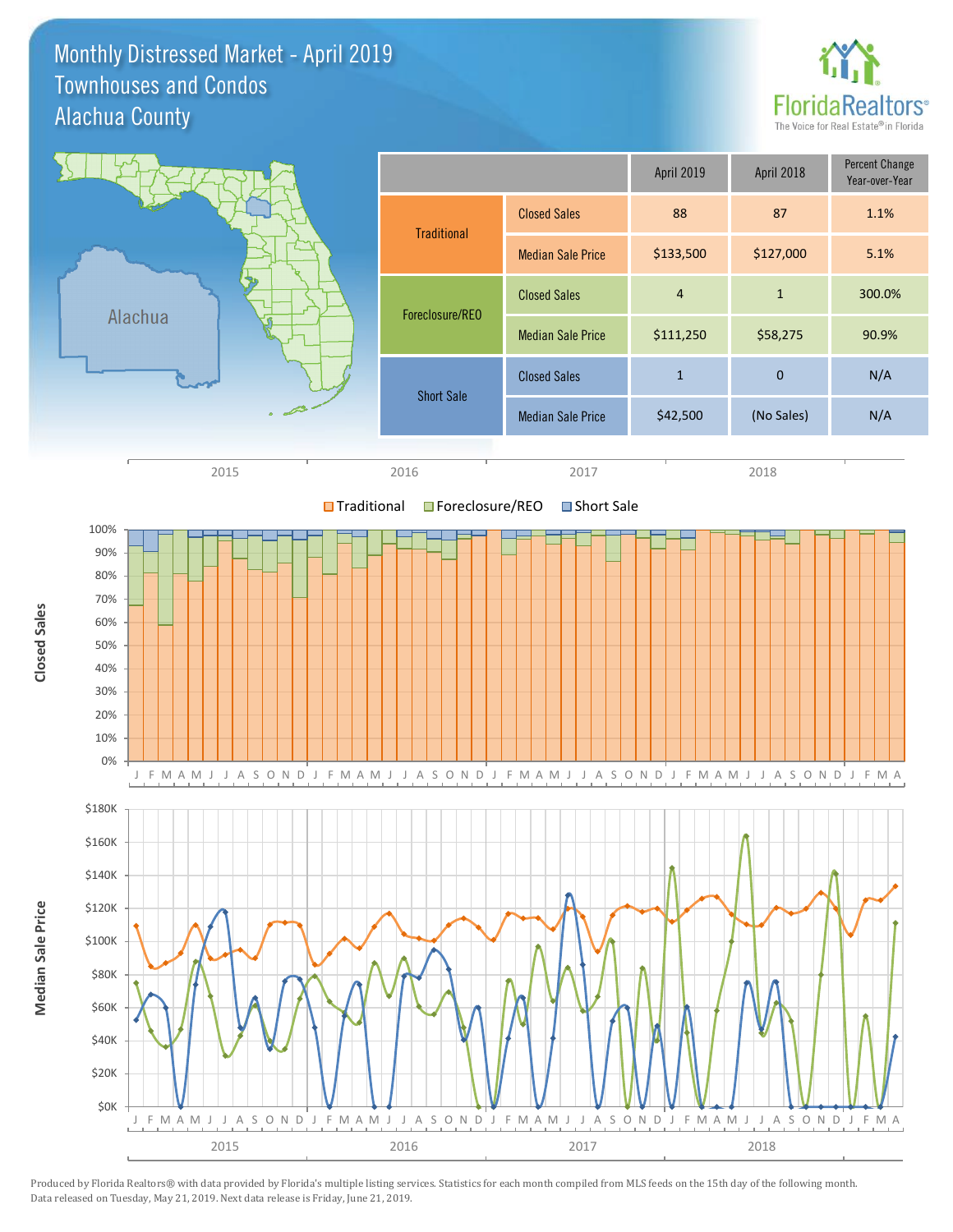### Monthly Market Detail - April 2019 Alachua County Manufactured Homes





| <b>Summary Statistics</b>                                | April 2019    | April 2018     | <b>Percent Change</b><br>Year-over-Year |
|----------------------------------------------------------|---------------|----------------|-----------------------------------------|
| <b>Closed Sales</b>                                      | 14            | $\overline{7}$ | 100.0%                                  |
| Paid in Cash                                             | 7             | $\overline{2}$ | 250.0%                                  |
| <b>Median Sale Price</b>                                 | \$79,700      | \$120,000      | $-33.6%$                                |
| Average Sale Price                                       | \$88,554      | \$104,557      | $-15.3%$                                |
| Dollar Volume                                            | \$1.2 Million | \$731,899      | 69.4%                                   |
| Median Percent of Original<br><b>List Price Received</b> | 94.6%         | 86.7%          | 9.1%                                    |
| <b>Median Time to Contract</b>                           | 71 Days       | 32 Days        | 121.9%                                  |
| <b>Median Time to Sale</b>                               | 96 Days       | 46 Days        | 108.7%                                  |
| <b>New Pending Sales</b>                                 | 21            | 19             | 10.5%                                   |
| <b>New Listings</b>                                      | 10            | 14             | $-28.6%$                                |
| Pending Inventory                                        | 29            | 27             | 7.4%                                    |
| Inventory (Active Listings)                              | 43            | 48             | $-10.4%$                                |
| Months Supply of Inventory                               | 4.1           | 4.9            | $-16.3%$                                |

The number of sales transactions which closed during the month

*Economists' note* : Closed Sales are one of the simplest—yet most important—indicators for the residential real estate market. When comparing Closed Sales across markets of different sizes, we recommend comparing the percent changes in sales rather than the number of sales. Closed Sales (and many other market metrics) are affected by seasonal cycles, so actual trends are more accurately represented by year-over-year changes (i.e. comparing a month's sales to the amount of sales in the same month in the previous year), rather than changes from one month to the next.

| Month             | <b>Closed Sales</b> | <b>Percent Change</b><br>Year-over-Year |
|-------------------|---------------------|-----------------------------------------|
| Year-to-Date      | 45                  | 80.0%                                   |
| <b>April 2019</b> | 14                  | 100.0%                                  |
| March 2019        | 11                  | 10.0%                                   |
| February 2019     | 10                  | 400.0%                                  |
| January 2019      | 10                  | 66.7%                                   |
| December 2018     | 10                  | 0.0%                                    |
| November 2018     | 9                   | $-10.0%$                                |
| October 2018      | 8                   | $-27.3%$                                |
| September 2018    | 5                   | 0.0%                                    |
| August 2018       | 13                  | 0.0%                                    |
| <b>July 2018</b>  | 11                  | 10.0%                                   |
| <b>June 2018</b>  | 12                  | $-40.0%$                                |
| May 2018          | 14                  | 0.0%                                    |
| April 2018        | 7                   | $-46.2%$                                |

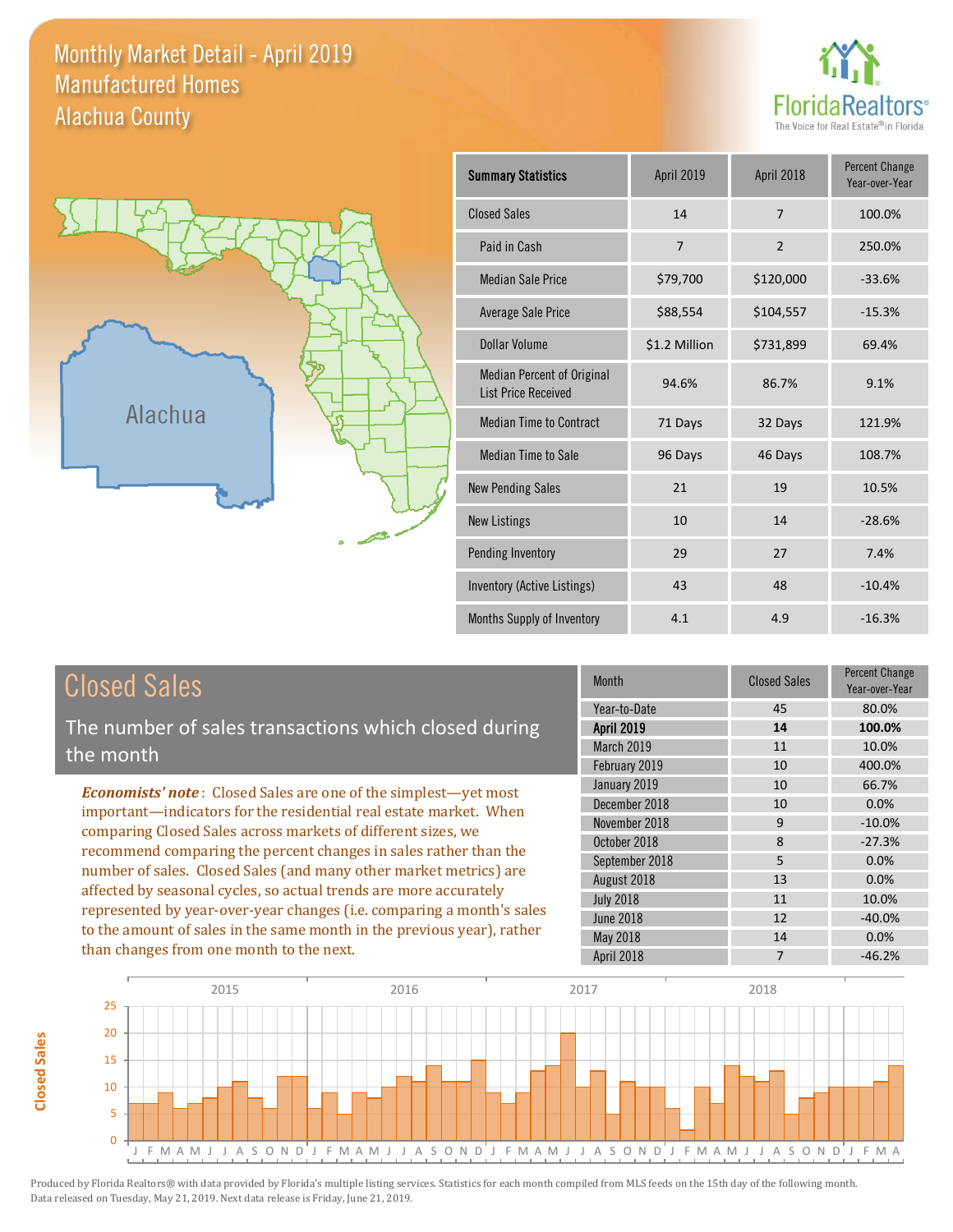

### *Economists' note:* Closed Sales are one of the simplest—yet most important—indicators for the residential real estate market. When comparing Closed Sales across markets of different sizes, we recommend comparing the percent changes in sales rather than the number of sales. Closed Sales (and many other market metrics) are affected by seasonal cycles, so actual trends are more accurately \$250,000 - \$299,999 0 0 N/A \$300,000 - \$399,999 0 0 N/A  $$400,000 - $599,999$  0 N/A \$150,000 - \$199,999 1 1 N/A  $$200,000 - $249,999$  0 N/A \$100,000 - \$149,999 2 -60.0% Sale Price Closed Sales Percent Change Year-over-Year Less than \$50,000 2 N/A \$50,000 - \$99,999 9 350.0% Closed Sales by Sale Price The number of sales transactions which closed during the month

to the amount of sales in the same month in the previous year), rather than changes from one month to the next. \$1,000,000 or more 0 0 N/A 1 2 3 4 5 6 7 8 9 10 **April 2018 April 2019** 

> \$150,000 - \$199,999

\$200,000 - \$249,999

\$250,000 - \$299,999

\$300,000 - \$399,999 \$400,000 - \$599,999 \$600,000 -

\$999,999 \$1,000,000 or more

\$600,000 - \$999,999 0 0 N/A

### Median Time to Contract by Sale Price The median number of days between the listing date and contract date for all Closed Sales during the month

\$100,000 - \$149,999

represented by year-over-year changes (i.e. comparing a month's sales

*Economists' note* : Like Time to Sale, Time to Contract is a measure of the length of the home selling process calculated for sales which closed during the month. The difference is that Time to Contract measures the number of days between the initial listing of a property and the signing of the contract which eventually led to the closing of the sale. When the gap between Median Time to Contract and Median Time to Sale grows, it is usually a sign of longer closing times and/or declining numbers of cash sales.

| <b>Sale Price</b>     | <b>Median Time to</b><br>Contract | <b>Percent Change</b><br>Year-over-Year |
|-----------------------|-----------------------------------|-----------------------------------------|
| Less than \$50,000    | 45 Days                           | N/A                                     |
| $$50,000 - $99,999$   | 74 Days                           | 572.7%                                  |
| $$100,000 - $149,999$ | 42 Days                           | $-30.0%$                                |
| $$150,000 - $199,999$ | 5 Days                            | N/A                                     |
| \$200,000 - \$249,999 | (No Sales)                        | N/A                                     |
| \$250,000 - \$299,999 | (No Sales)                        | N/A                                     |
| \$300,000 - \$399,999 | (No Sales)                        | N/A                                     |
| \$400,000 - \$599,999 | (No Sales)                        | N/A                                     |
| \$600,000 - \$999,999 | (No Sales)                        | N/A                                     |
| \$1,000,000 or more   | (No Sales)                        | N/A                                     |



Produced by Florida Realtors® with data provided by Florida's multiple listing services. Statistics for each month compiled from MLS feeds on the 15th day of the following month. Data released on Tuesday, May 21, 2019. Next data release is Friday, June 21, 2019.

 $\Omega$ 

Less than \$50,000

\$50,000 - \$99,999

**Median Time to Contract Median Time to Contract**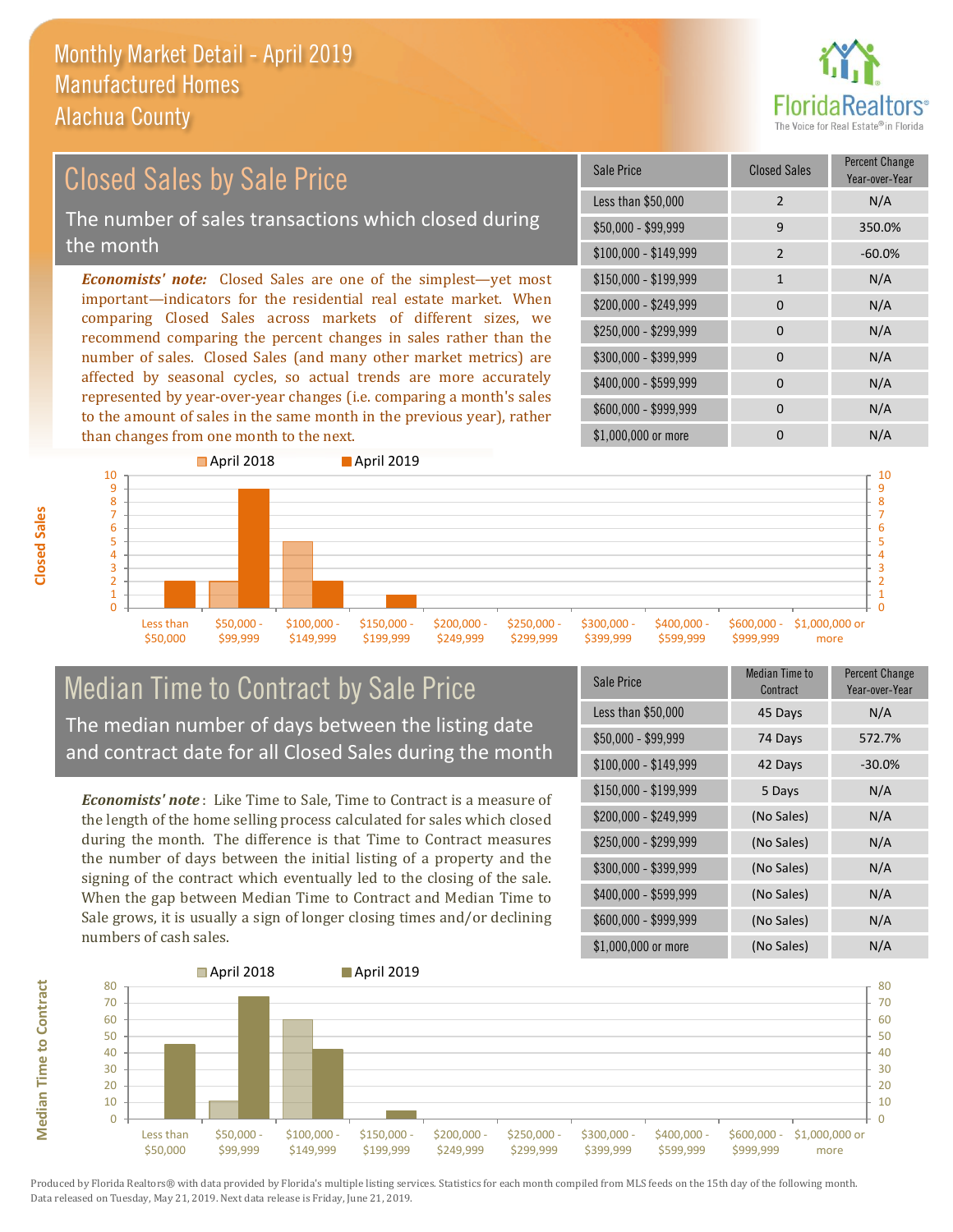

## New Listings by Initial Listing Price The number of properties put onto the market during

the month

*Economists' note:* New Listings tend to rise in delayed response to increasing prices, so they are often seen as a lagging indicator of market health. As prices rise, potential sellers raise their estimations of value—and in the most recent cycle, rising prices have freed up many potential sellers who were previously underwater on their mortgages. Note that in our calculations, we take care to not include properties that were recently taken off the market and quickly relisted, since these are not really *new* listings.

| <b>Initial Listing Price</b> | <b>New Listings</b> | <b>Percent Change</b><br>Year-over-Year |
|------------------------------|---------------------|-----------------------------------------|
| Less than \$50,000           | 3                   | 0.0%                                    |
| \$50,000 - \$99,999          | $\overline{2}$      | $-33.3%$                                |
| $$100,000 - $149,999$        | 3                   | $-57.1%$                                |
| $$150,000 - $199,999$        | $\overline{2}$      | 100.0%                                  |
| \$200,000 - \$249,999        | $\Omega$            | N/A                                     |
| \$250,000 - \$299,999        | $\Omega$            | N/A                                     |
| \$300,000 - \$399,999        | $\Omega$            | N/A                                     |
| \$400,000 - \$599,999        | $\Omega$            | N/A                                     |
| \$600,000 - \$999,999        | $\Omega$            | N/A                                     |
| \$1,000,000 or more          | n                   | N/A                                     |



### Inventory by Current Listing Price The number of property listings active at the end of the month

*Economists' note* : There are a number of ways to define and calculate Inventory. Our method is to simply count the number of active listings on the last day of the month, and hold this number to compare with the same month the following year. Inventory rises when New Listings are outpacing the number of listings that go off-market (regardless of whether they actually sell). Likewise, it falls when New Listings aren't keeping up with the rate at which homes are going off-market.

| <b>Current Listing Price</b> | Inventory    | Percent Change<br>Year-over-Year |
|------------------------------|--------------|----------------------------------|
| Less than \$50,000           | 7            | 250.0%                           |
| $$50,000 - $99,999$          | 14           | $-36.4%$                         |
| $$100,000 - $149,999$        | 14           | 7.7%                             |
| $$150,000 - $199,999$        | 4            | $-33.3%$                         |
| \$200,000 - \$249,999        | 2            | 0.0%                             |
| \$250,000 - \$299,999        | $\mathbf{1}$ | $-66.7%$                         |
| \$300,000 - \$399,999        | $\Omega$     | N/A                              |
| \$400,000 - \$599,999        | $\mathbf{1}$ | N/A                              |
| \$600,000 - \$999,999        | <sup>0</sup> | N/A                              |
| \$1,000,000 or more          | ŋ            | N/A                              |



**New Listings**

**Inventory**